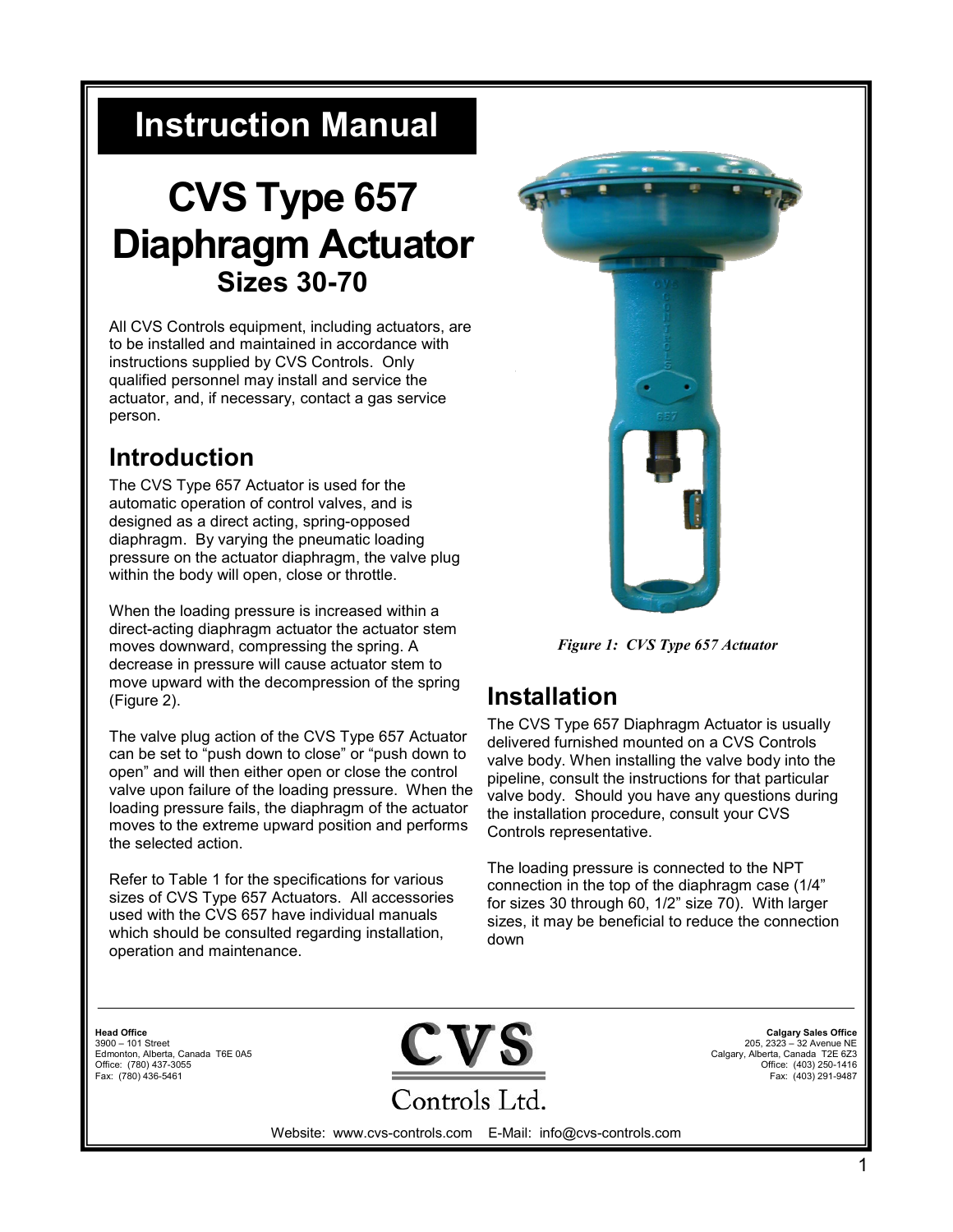### **Table 1: CVS Type 657 Diaphragm Actuator**

| <b>Actuator Size</b>                           | 30        | 34        | 40          | 45             | 46             | 50             | 60             | 70         |
|------------------------------------------------|-----------|-----------|-------------|----------------|----------------|----------------|----------------|------------|
| Nominal Effective Area<br>(Sq.In.) (Diaphragm) | 46        | 69        | 69          | 105            | 156            | 105            | 156            | 220        |
| Yoke Boss Size Diameter<br>(ln.)               | $2 - 1/8$ | $2 - 1/8$ | $2 - 13/16$ | $2 - 13/16$    | $2 - 13/16$    | $3 - 9/16$     | $3 - 9/16$     | $3 - 9/16$ |
| Valve Body Stem Size (In.)                     | 3/8       | 3/8       | 1/2         | 1/2            | 1/2            | 3/4            | 3/4            | 3/4        |
| Maximum Allowable Stem<br>Force (Lbs)          | 2300      | 2300      | 2700        | 5650           | 7550           | 5650           | 6800           | 8800       |
| Maximum Travel (In.)                           | 3/4       | $1 - 1/8$ | $1 - 1/2$   | $\overline{2}$ | $\overline{2}$ | $\overline{2}$ | $\overline{2}$ | 3          |
| Maximum Diaphragm Case<br>Pressure (PSI)*      | 140       | 75        | 75          | 60             | 50             | 60             | 50             | 65         |
| Кg<br>Approximate                              | 16        | 22        | 23          | 37             | 49             | 42             | 53             | 107        |
| Weight<br>Lb                                   | 36        | 48        | 51          | 82             | 107            | 92             | 116            | 235        |

\*Maximum allowable diaphragm case pressure may be used only when maximum allowable stem forces are not exceeded.

#### **Installation cont'd**

to 1/4". Pipe or tubing may be used, and should be run to the output pressure connection on the automatic controller. Avoid transmission lag in the control signal by keeping the length of pipe or tubing as short as possible. When long distances are involved, install a valve positioner on the actuator. If the valve positioner is provided as part of the original equipment, the loading pressure connection will be made at the CVS Controls manufacturing facility.

If the CVS Type 657 Diaphragm Actuator is shipped alone for field mounting, it should be mounted onto the valve body and secured in place with the yoke locknut. Clamp the actuator stem and valve plug stem together using the stem connector to provide the proper valve travel. Refer to the "Assembly Instructions" section of this manual for complete instructions.

For ease of service, ensure that the control valve is located for easy access and serviceability with room above for accessibility. Ensure that sufficient room is provided below should removal of the actuator and valve plug be necessary.

# **Operation and Adjustment**

Refer to the nameplate on the yoke of the actuator for details on the specific construction and operating range. The requirements of your specific application will dictate the spring and diaphragm used in your CVS Type 657 Actuator. When in service, the actuator will create full travel of the valve plug when diaphragm pressure is applied according to the range indicated on the name plate. Generally, the diaphragm pressure range is

3 to 15 PSI or 6 to 30 PSI, but other ranges may be used.

Pressure within the valve body creates forces on the valve plug which directly affect the actual operating diaphragm pressure range. When pressure conditions in the valve body are different from those indicated in the factory settings, the valve may not stroke completely over the indicated range. To achieve correct travel for the diaphragm pressure range utilized, a simple spring adjustment is necessary. Note, however, that the actuator spring has a fixed pressure span and that adjustment of the spring compression simply shifts this span up or down to make the travel of the valve correspond with the diaphragm pressure range.



AIR



STEM MOVES UPWARD WITH LOSS OF OPERATING MEDIUM

*Figure 2: Schematic of CVS Type 657 Actuator*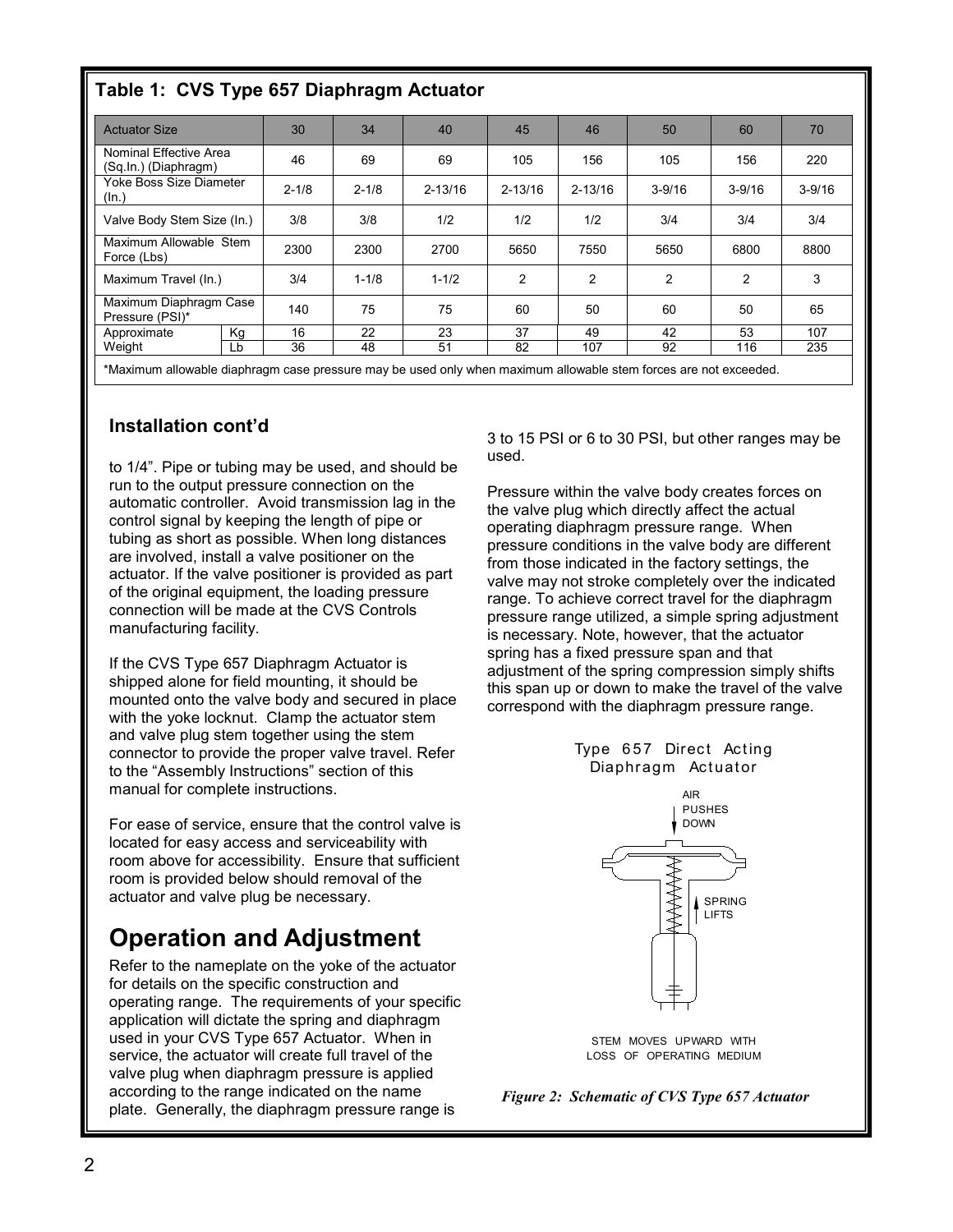### **Operation and Adjustment cont'd**

The CVS Controls nameplate indicates a "bench set" pressure range in addition to a standard diaphragm pressure range. The "bench set" pressure range indicates the range required to completely stroke the valve with out any pressure in the valve body, for example as if the valve were being tested on the work bench. While In service, however, with the specified pressure drop applied across the valve, it should stroke over the standard diaphragm pressure range as indicated on the nameplate.

Once the control valve has been installed and connected to the controller, it should be tested for correct travel, lack of friction and correct action (air-to-open or air-to-close) to match the controlling instrument. To ensure the most effective operation, the actuator stem and the valve plug stem must move freely when responding to the loading pressure change on the diaphragm.

### **Disassembly Instructions**

Although the following instructions describe how the CVS Type 657 Diaphragm Actuator can be completely disassembled, when inspection or repairs are required, only disassemble those parts required to accomplish the job.

Consult Figure 4, and proceed as follows for disassembly:

- 1. Bypass the control valve and exhaust any actuator loading pressure to atmospheric. Disconnect the actuator supply line and any leakoff piping.
- 2. Relieve all pressure from the spring by threading the spring adjuster (key 2) out of the yoke.
- 3. To remove the valve body from the actuator, separate the stem connector (key 21) and remove the yoke locknut.
- 4. Loosen the stem locknuts (keys 13 and 14), remove the two cap screws and separate the stem connector.
- 5. Loosen the diaphragm case cap screws and nuts (keys 19 and 20) and remove the upper diaphragm case.
- 6. Remove the molded diaphragm (key 6).
- 7. Extract the diaphragm plate and actuator stem (keys 5 and 3) as an assembly. These parts can be further separated if required.
- 8. Remove the actuator spring (key 1) and

spring seat (key 4).

- 9. If necessary, remove the lower half of the diaphragm case (key 8) by loosening the cap screws.
- 10. Removing the spring adjuster will complete the disassembly.

#### **Assembly Instructions**

- 1. The CVS Type 657 Actuator can be assembled in the reverse order of the disassembly instructions. These additional steps below will assist with proper assembly and continued operation.
- 2. Apply lubricant to the threads and spring seat bearing surface of the spring adjuster (See location marked "LP" on Figure 4).
- 3. Ensure that the spring seats and the lower seat align properly and rest against the diaphragm plate.
- 4. Use a criss-cross pattern to evenly tighten the nuts on the casing bolts.
- 5. If the stem locknuts were removed during disassembly, install them onto the valve plug stem and place the travel indicator (key 12) with the cupped side downward.
- 6. Secure the actuator onto the valve body using the yoke locknut.
- 7. Assemble the stem connection as follows according to the required action:

#### **a. Mounted on Body with "Push Down to Close" Valve Plug**

- i. When the body is assembled and the actuator is mounted, ensure the valve plug is in the closed position.
- ii. Once the locknuts are secured onto the stem, set the travel indicator disc onto the locknuts with the cupped portion facing downward.
- iii. Raise the valve plug off of the seat, with the travel specified on the nameplate, or, pressure the actuator until the stem moves down the specified valve travel.
- iv. Install the stem connector by clamping the actuator stem to the valve stem.
- v. Raise the indicator disc to the stem connector, using the locknuts to tighten in position.
- vi. Ensure that the desired total travel is available by cycling the actuator. This will also demonstrate that the valve plug seats properly. If necessary, minor travel adjustments can be made by slightly loosening the stem connector, tightening the locknuts and screwing the stem either into or out of the stem connector using a wrench on the locknuts.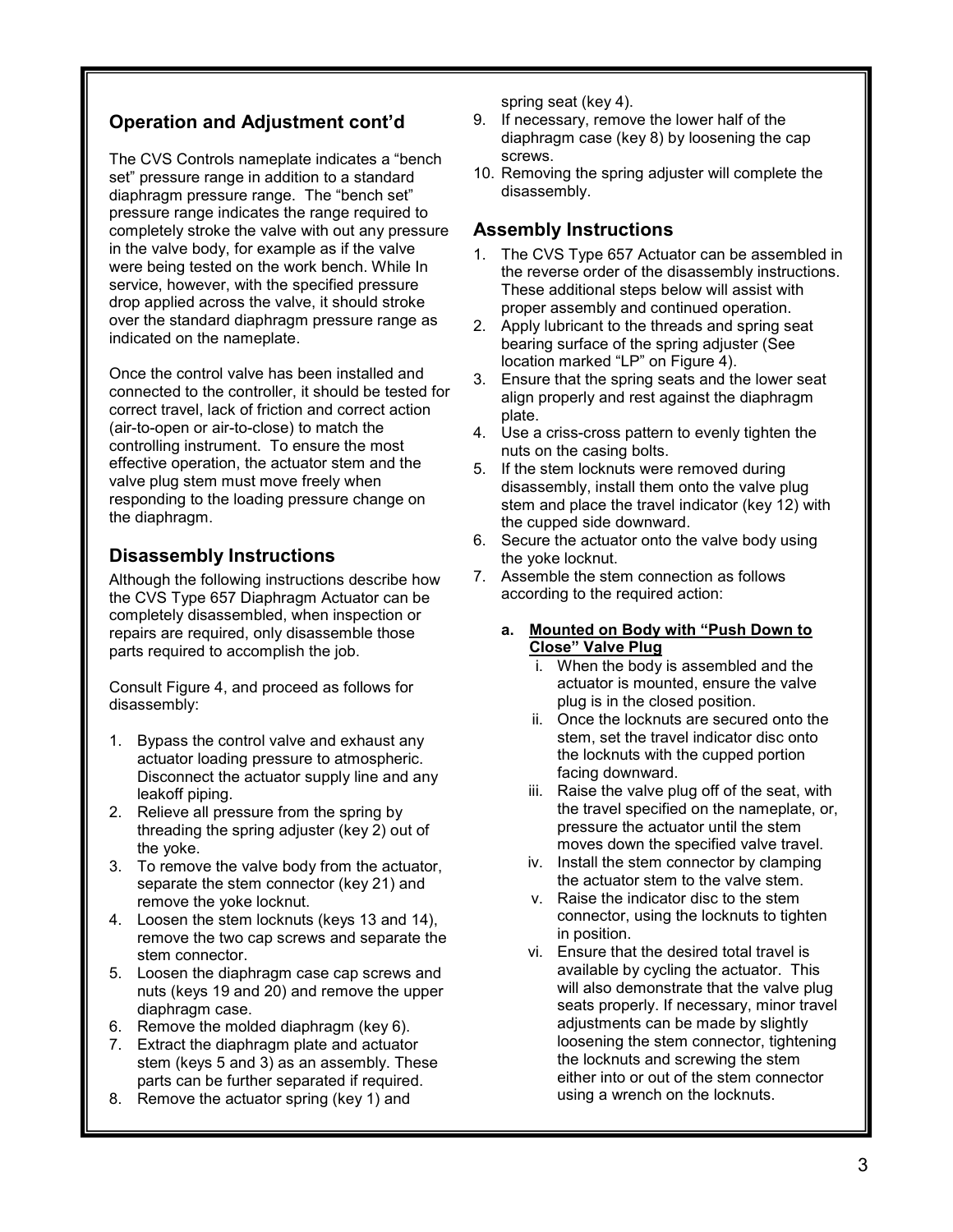- vii. Once the valve travel has been accomplished, secure the stem connector, lock the travel indicator disc against the connector using the locknuts, and adjust the travel indicator scale (key 16) to show valve plug position.
- viii. Using a gauge, measure the pressure delivered to the actuator. Make any adjustments on the actuator, or the positioner, to set the starting point of valve travel and ensure full range of travel as desired.

#### **b. Mounted on Body with "Push Down to Open" Valve Plug**

- i. Attach the locknuts to the stem and set the travel indicator disc into position.
- ii. Raise the valve plug to the closed position. On larger body sizes, a pry bar may be inserted through the body line flange opening. If the valve is located in a pipeline application, you may remove the bottom flange and raise the valve plug from below.
- iii. Install the stem connector and ensure that the actuator stem threads are fully engaged.
- iv. Install the two cap screws in the stem connector to clamp the actuator stem to the valve stem.
- v. If a pry bar has been used, remove it now. If the bottom flange has been removed, replace it now.
- vi. Apply loading pressure to the diaphragm case and move the valve plug down off of its seat.
- vii. Rotate the valve plug stem into the stem connector approximately 1/8". Slightly tighten the stem locknuts to move the travel indicator to the proper position.
- viii. Check the availability of desired travel by fully cycling the actuator. The valve plug should seat before the upper travel stop. If required, minor adjustments to total travel can be made by slightly loosening the stem connector, tightening the locknuts and screwing the stem either into or out of the stem connector using a wrench on the locknuts.

**Note: When making adjustments to the valve stem, do not rotate the valve stem more than the 1/8" that it was screwed into the actuator stem in step "vii". Over rotating the valve stem will prevent the valve from shutting off.**

ix. Proceed with steps "vii" and "viii" as in section "A" above.

#### **Serial Number**

Each CVS Type 657 Actuator has a serial number, stamped on the nameplate. When corresponding with your CVS Controls representative, always refer to that serial number when requiring replacement parts or technical information.

|                            | <b>CVS CONTROLS LTD.</b>                                |               |  |
|----------------------------|---------------------------------------------------------|---------------|--|
| <b>SERIAL</b>              | <b>TYPE</b>                                             | <b>SIZE</b>   |  |
| <b>TO</b>                  | <b>DIAPH</b><br>PSI<br><b>PRES</b>                      | <b>PORT</b>   |  |
| <b>WITH</b>                | <b>BENCH</b><br><b>DROP</b><br><b>PSI</b><br><b>SET</b> | PSI<br>TO     |  |
| <b>BODY</b><br><b>SIZE</b> | <b>RATING</b>                                           | <b>TRAVEL</b> |  |
| <b>BODY</b><br>MATL.       | <b>FLOW</b><br>CHAR                                     |               |  |
| <b>TRIM</b>                |                                                         | <b>GUIDES</b> |  |
| ORDER                      |                                                         |               |  |
| <b>TAG</b>                 |                                                         |               |  |

*Figure 3: Nameplate on CVS Type 667 Actuator*

## **CVS Type 657 Actuator Parts List**

The following parts list includes complete part numbers for components of the CVS Type 657 Actuator that are generally replaceable in the field, and are most commonly used. Key numbers correspond to those in Figure 4. If materials and parts are required, but are not outlined in this literature, consult your CVS Controls representative. Include the serial number of your actuator in all correspondence regarding replacement parts.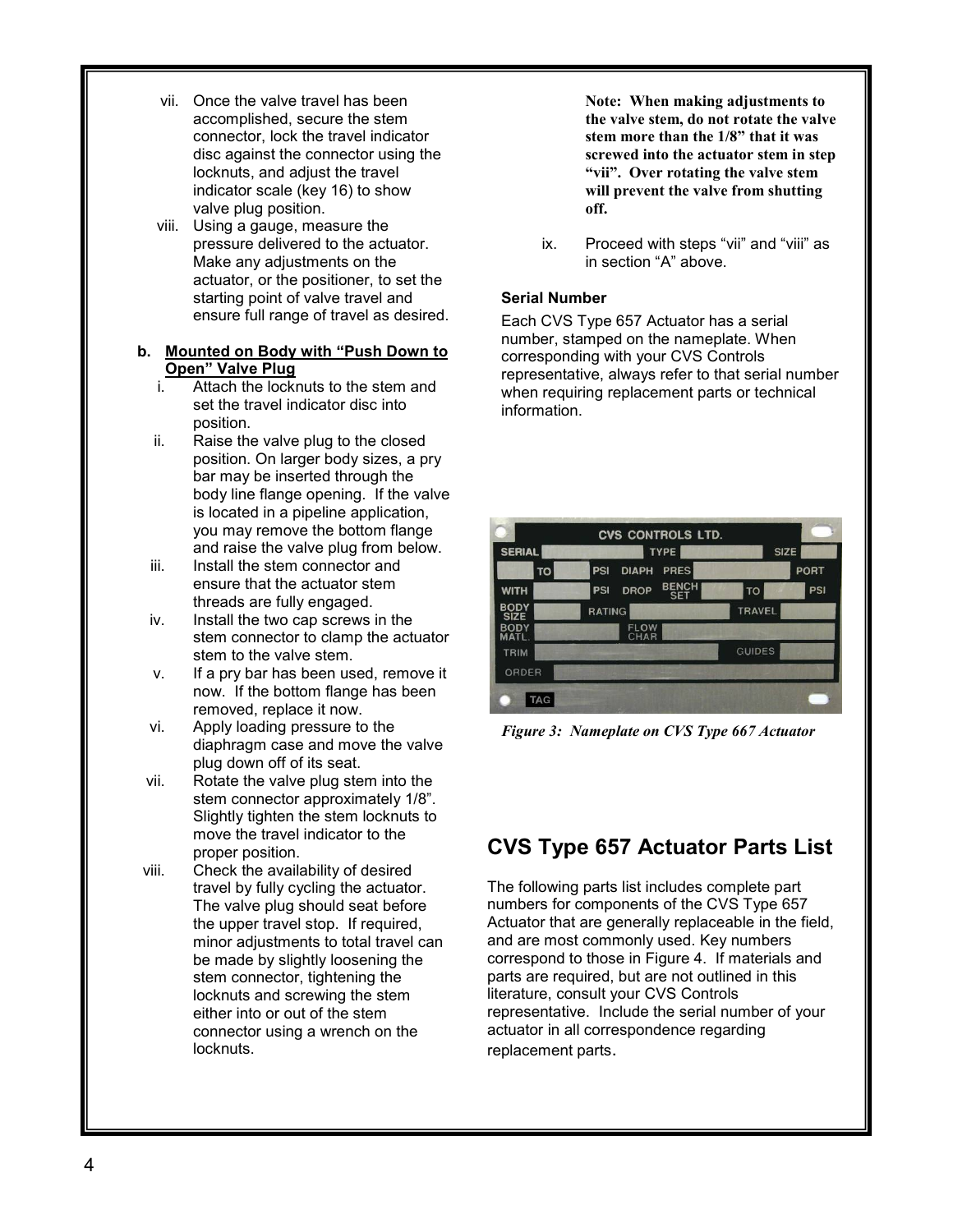# **CVS Type 657 Actuator**



|                         | Table 2:  Parts Reference                  |  |  |  |  |
|-------------------------|--------------------------------------------|--|--|--|--|
| <b>Key</b>              | <b>Part Name</b>                           |  |  |  |  |
| 1                       | <b>Actuator Spring</b>                     |  |  |  |  |
| $\overline{2}$          | Spring Adjuster                            |  |  |  |  |
| 3                       | <b>Actuator Stem</b>                       |  |  |  |  |
| $\overline{\mathbf{4}}$ | <b>Spring Seat</b>                         |  |  |  |  |
| 5                       | Diaphragm Plate                            |  |  |  |  |
| 6*                      | Diaphragm                                  |  |  |  |  |
| $\overline{7}$          | Upper Diaphragm Case                       |  |  |  |  |
| 8                       | Lower Diaphragm Case                       |  |  |  |  |
| $\overline{9}$          | Yoke                                       |  |  |  |  |
| 10                      | Cap Screw                                  |  |  |  |  |
| 11                      | Cap Screw                                  |  |  |  |  |
| 12                      | Travel Indicator                           |  |  |  |  |
| $\overline{13}$         | Hex Nut                                    |  |  |  |  |
| $\overline{14}$         | Hex Jam Nut                                |  |  |  |  |
| 15                      | Self-Tapping Screw                         |  |  |  |  |
| 16                      | <b>Travel Indicator Scale</b>              |  |  |  |  |
| 17                      | Nameplate                                  |  |  |  |  |
| 18                      | Drive Screw                                |  |  |  |  |
| 19                      | Cap Screw                                  |  |  |  |  |
| 20                      | Hex Nut                                    |  |  |  |  |
| 21                      | <b>Stem Connector</b>                      |  |  |  |  |
| 22                      | Twin Speed Nut (not shown)                 |  |  |  |  |
| 23                      | Pipe Bushing (Size 70 only)<br>(not shown) |  |  |  |  |

\* Recommended spare part

*Figure 4: CVS Type 657 Actuator Assembly Drawing*

### **Table 3: Parts List**

| <b>Key</b> | <b>Description</b>                   |                             |                 | <b>Part Number</b>          |
|------------|--------------------------------------|-----------------------------|-----------------|-----------------------------|
| 1          | <b>Actuator Spring</b>               |                             |                 | <b>Consult CVS Controls</b> |
| 2          | Spring Adjustor                      | Size 30                     |                 | CVS1E792924102              |
|            |                                      | Sizes 34, 40                |                 | CVS1E807324102              |
|            |                                      | Sizes 45, 46, 50, 60        |                 | CVS1E832624102              |
|            |                                      | Size 70                     |                 | CVS1N129724102              |
|            |                                      | Size 30                     |                 | CVS1E792824102              |
|            |                                      | Size 34                     |                 | CVS1E872924102              |
|            |                                      | Size 40                     | CVS1E807124102  |                             |
| 3          | <b>Actuator Stem</b><br>Steel, CD PL | Sizes 45, 46                | CVS1J332924102  |                             |
|            |                                      | Sizes 50, 60                |                 | CVS1E832424102              |
|            |                                      | Size 70                     | Up to 2" Travel | CVS1N129424102              |
|            |                                      |                             | Over 2" Travel  | CVS1N132524102              |
|            | Lower Spring Seat                    | Size 30, Steel              | CVS1U425623122  |                             |
| 4          |                                      | Sizes 34,40, Steel          |                 | CVS1R179923122              |
|            |                                      | Sizes 45, 46, 50, 60, Steel |                 | CVS1R180023122              |
|            |                                      | Size 70, Cast Iron          | CVS1N129619052  |                             |
|            | Diaphragm Plate<br>Cast Iron         | Size 30                     | CVS2E880419042  |                             |
| 5          |                                      | Sizes 34,40                 | CVS3E880519042  |                             |
|            |                                      | Sizes 45, 50                | CVS2E831519042  |                             |
|            |                                      | Sizes 46, 60                |                 | CVS2E847519042              |
|            |                                      | Size 70                     | CVS2N127019042  |                             |
|            |                                      |                             |                 |                             |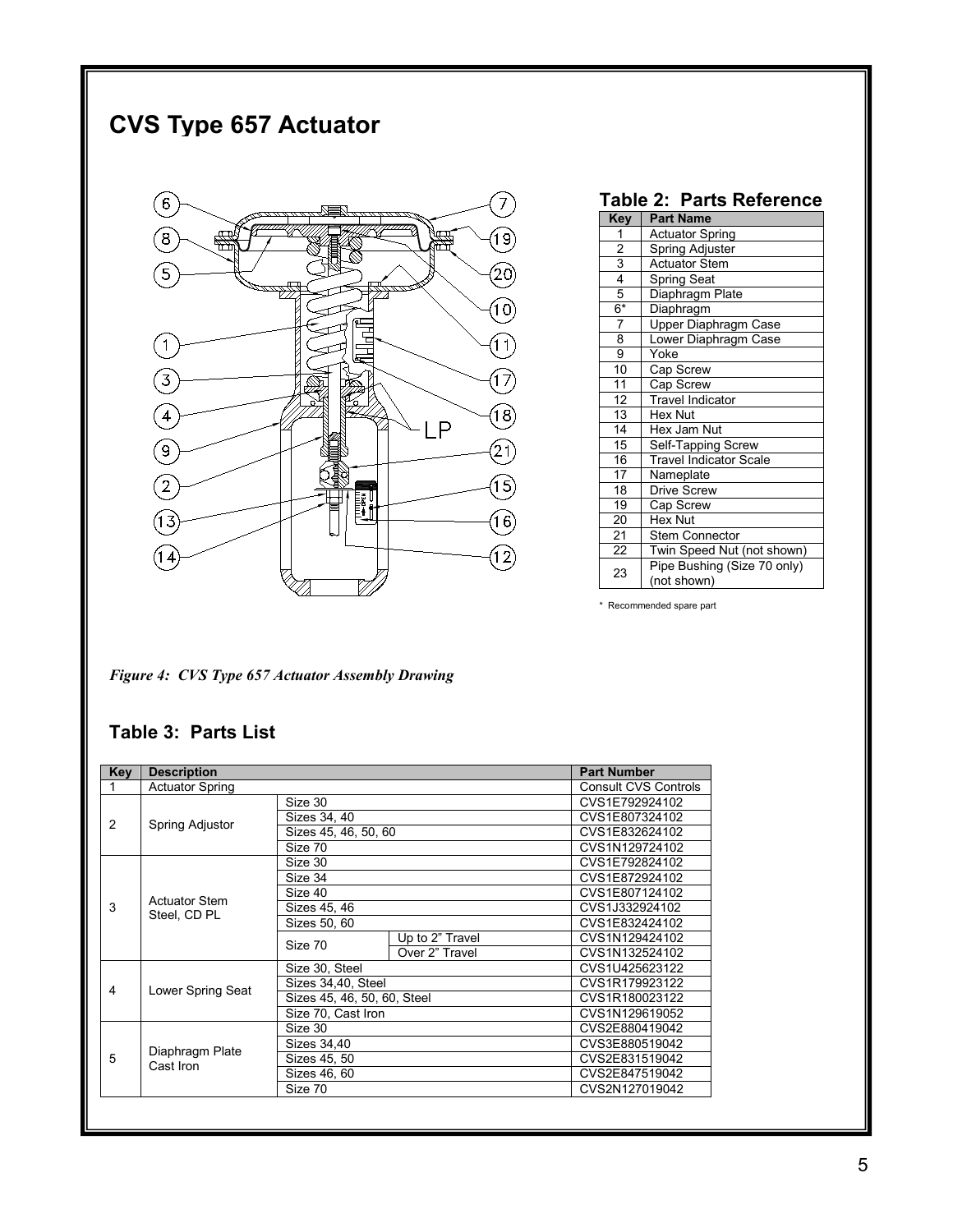## **CVS Type 657 Actuator**

Parts List continued

| Key | <b>Description</b>          |                                |                                                     | <b>Part Number</b>               |  |
|-----|-----------------------------|--------------------------------|-----------------------------------------------------|----------------------------------|--|
|     |                             | Size 30                        | CVS2E791902202                                      |                                  |  |
| 6   |                             | Sizes 34, 40                   | CVS2E670002202                                      |                                  |  |
|     | Diaphragm                   | Sizes 45, 50                   | CVS2E859502202                                      |                                  |  |
|     | Nitrile                     | Sizes 46, 50                   | CVS2E859702202                                      |                                  |  |
|     |                             | Size 70                        |                                                     | CVS2N126902202                   |  |
|     |                             | Size 30                        |                                                     | CVS2E791528992                   |  |
|     | Upper Diaphragm             | Sizes 34, 40                   |                                                     | CVS2E806028992                   |  |
| 7   | Casing                      | Sizes 45, 50                   | CVS3E830928992                                      |                                  |  |
|     | <b>Steel</b>                | Sizes 46, 60                   | CVS2E847228992                                      |                                  |  |
|     |                             | Size 70                        | CVS2N126628992                                      |                                  |  |
|     |                             | Size 30                        |                                                     | CVS2E792225062                   |  |
|     |                             | Sizes 34, 40                   |                                                     | CVS2E806325062                   |  |
|     | Lower Diaphragm             |                                |                                                     |                                  |  |
| 8   | Casing                      | Sizes 45, 50                   | CVS3E831625062                                      |                                  |  |
|     | <b>Steel</b>                | Sizes 46, 60                   |                                                     | CVS2E847425062                   |  |
|     |                             | Size 70                        |                                                     | CVS2N127125062                   |  |
|     |                             | Size 30                        |                                                     | CVS3E792619042                   |  |
|     |                             | Size 34                        |                                                     | CVS2E869619042                   |  |
| 9   | Yoke                        | Size 40                        |                                                     | CVS3E807019042                   |  |
|     | Cast Iron                   | Sizes 45, 46                   |                                                     | CVS2E903719042                   |  |
|     |                             | Sizes 50, 60                   |                                                     | CVS3E832319042                   |  |
|     |                             | Size 70                        |                                                     | CVS3N127319042                   |  |
|     |                             | Size 30                        |                                                     | CVS1E798032982                   |  |
| 10  | Cap Screw                   | Sizes 34, 40                   |                                                     | CVS1E760432992                   |  |
|     | Steel, CD PL                | Sizes 45, 46, 50, 60, 70       |                                                     | CVS1E775432982                   |  |
|     |                             |                                | Size 30 (6 req'd)                                   | CVS1D529824052                   |  |
|     |                             | Push Down to                   | Sizes 34, 40 (6 reg'd)                              | CVS1A368424052                   |  |
|     |                             | Close Valve                    | Sizes 45, 46, 50, 60 (8 req'd)                      | CVS1A368424052                   |  |
|     |                             |                                | Size 70                                             | CVS1N129328992                   |  |
| 11  | Cap Screw                   |                                | Size 30 (3 req'd)                                   | CVS1D368424052                   |  |
|     |                             | Push Down to                   |                                                     |                                  |  |
|     |                             |                                | Sizes 34, 40 (3 req'd)                              | CVS1A368424052                   |  |
|     |                             | Open Valve                     | Sizes 45, 46, 50, 70 (4 req'd)<br>Size 70 (9 req'd) | CVS1A368424052<br>CVS1N129328992 |  |
|     |                             |                                |                                                     |                                  |  |
|     |                             | Sizes 30, 34                   | CVS1E793138992                                      |                                  |  |
| 12  | Travel Indicator, SST       | Sizes 40, 45, 46               |                                                     | CVS1E807238992                   |  |
|     |                             | Sizes 50, 60, 70               |                                                     | CVS1B832838992                   |  |
|     |                             | Sizes 30, 34 (2 req'd)         | CVS1P131224142                                      |                                  |  |
| 13  | Hex Nut, SST                | Size 40, 46                    | CVS1A413224122                                      |                                  |  |
|     |                             | Sizes 50, 60, 70               | CVS1A375424122                                      |                                  |  |
|     |                             | Size 40                        | CVS1A353724122                                      |                                  |  |
| 14  | Hex Jam Nut, SST            | Sizes 45, 46 (2 req'd)         | CVS1A353724122                                      |                                  |  |
|     |                             | Sizes 50, 60, 70               | CVS1A351124122                                      |                                  |  |
|     | Self-tapping Screw,         | Sizes 30, 34, 45, 46 (2 req'd) | CVS11793238992                                      |                                  |  |
| 15  | SST                         | Sizes 50, 60, 70 (2 reg'd)     | CVS1E831338992                                      |                                  |  |
| 16  | Travel Indicator Scale, SST |                                | See following Table 4                               |                                  |  |
| 17  | Nameplate, SST              |                                |                                                     | CVS12B6508X0A2                   |  |
| 18  | Drive Screw, SST (4 req'd)  |                                |                                                     |                                  |  |
|     |                             | Size 30, 34, 40, 45, 50, 60    |                                                     | CVS1A368228982<br>1" bolt        |  |
| 19  | Cap Screw, Standard         |                                |                                                     |                                  |  |
|     | 3/8" Bolt                   | Size 70                        | $1-1/4$ " bolt                                      |                                  |  |
| 20  | Hex Nut, Standard 3/8" Nut  |                                | 1" Nut                                              |                                  |  |
|     | Stem Connector, STL         | Sizes 30, 34                   | CVS1E7977000A2                                      |                                  |  |
|     |                             | Size 40                        | CVS1F659225142                                      |                                  |  |
| 21  |                             | Sizes 45, 46                   | CVS1J3330000A2                                      |                                  |  |
|     |                             | Sizes 50, 60                   | CVS1E8337000A2                                      |                                  |  |
|     |                             | Size 70                        | CVS1H8655000A2                                      |                                  |  |
|     |                             | Sizes 30, 34                   | CVS1E793938992                                      |                                  |  |
| 22  | Twin Speed Nut, SST         | Sizes 40, 45, 46               | CVS1E808438992                                      |                                  |  |
|     |                             | Sizes 50, 60, 70               | CVS1E833538992                                      |                                  |  |
|     | Pipe Bushing,               |                                |                                                     |                                  |  |
| 23  | Steel, PL                   | Size 70                        |                                                     | CVS1C379026232                   |  |
|     |                             |                                |                                                     |                                  |  |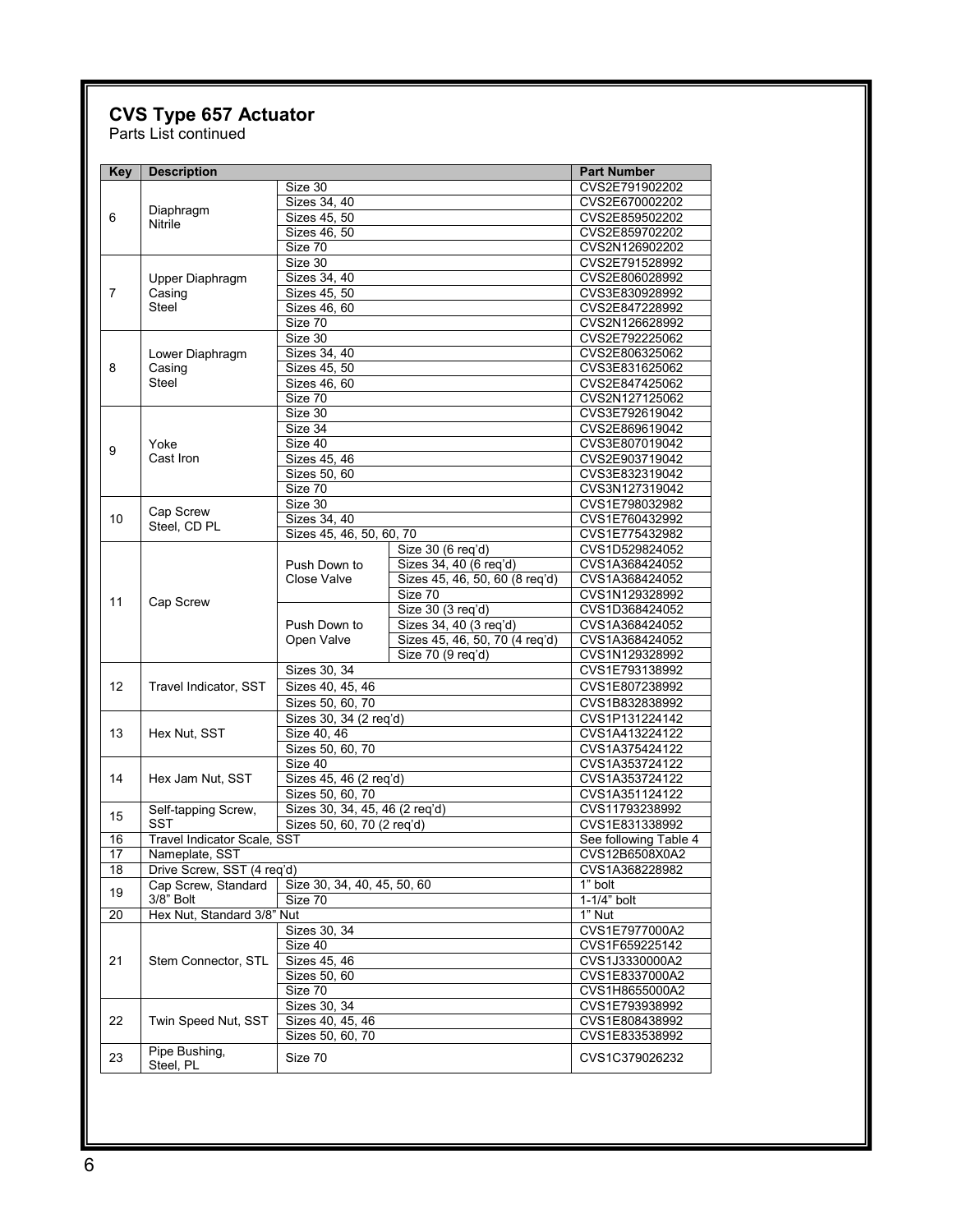### **Table 4: Travel Indicator Scale**

| <b>Actuator Size</b> | <b>Part Numbers</b> |                  |                 |                |             |  |
|----------------------|---------------------|------------------|-----------------|----------------|-------------|--|
|                      | 3/4" Travel         | $1-1/8$ " Travel | $1'1/2"$ Travel | 2" Travel      | 3" Travel   |  |
| 30, 34               | CVS1E793638992      |                  |                 |                |             |  |
| 40, 45, 46           | CVS1E808138992      | CVS1E808228992   | CVS1E808338992  | CVS1R444538982 |             |  |
| 50,60                | CVS1E833138992      | CVS1E833128992   | CVS1E833338992  | CVS1E833428992 |             |  |
| 70                   | CVS1E833138992      | CVS1E833238992   | CVS1E833338992  | CVS1E833438992 | 1N129838992 |  |

# **Table 5: Thrust Capabilities by Input Signal Range**

| <b>Travel</b>  | <b>Actuator</b><br><b>Size</b> | <b>Pressure</b><br><b>Range to</b><br><b>Actuator</b><br><b>Diaphragm</b> | <b>Thrust</b><br><b>Capabilities</b> |
|----------------|--------------------------------|---------------------------------------------------------------------------|--------------------------------------|
| mm             |                                | <b>Bar</b>                                                                | N                                    |
|                | 30                             | $0.2 - 1$                                                                 | 2250                                 |
| 19             |                                | $0.4 - 2$                                                                 | 3890                                 |
|                | 34                             | $0.2 - 1$                                                                 | 3380                                 |
|                |                                | $0.4 - 2$                                                                 | 5830                                 |
|                | 40                             | $0.2 - 1$                                                                 | 3380                                 |
|                |                                | $0.4 - 2$                                                                 | 5530                                 |
| 29             | 45                             | $0.2 - 1$                                                                 | 4670                                 |
|                |                                | $0.4 - 2$                                                                 | 8410                                 |
|                | 46                             | $0.2 - 1$                                                                 | 6940                                 |
|                |                                | $0.4 - 2$                                                                 | 13,190                               |
|                |                                | $0.2 - 1$                                                                 | 5140                                 |
| 38             | 50                             | $0.4 - 2$                                                                 | 8410                                 |
|                |                                | $0.2 - 1$                                                                 | 6940                                 |
|                | 60                             | $0.4 - 2$                                                                 | 13,190                               |
| 51             | 70                             | $0.2 - 1$                                                                 | 7930                                 |
|                |                                | $0.4 - 2$                                                                 | 18,590                               |
| Inch           |                                | <b>Psig</b>                                                               | Lb                                   |
|                | 30                             | $3 - 15$                                                                  | 506                                  |
| 3/4            |                                | $6 - 30$                                                                  | 874                                  |
|                | 34                             | $3 - 15$                                                                  | 759                                  |
|                |                                | $6 - 30$                                                                  | 1311                                 |
|                | 40                             | $3 - 15$                                                                  | 759                                  |
|                |                                | $6 - 30$                                                                  | 1242                                 |
| $1 - 1/8$      | 45                             | $3 - 15$                                                                  | 1050                                 |
|                |                                | $6 - 30$                                                                  | 1890                                 |
|                | 46                             | $3 - 15$                                                                  | 1560                                 |
|                |                                | $6 - 30$                                                                  | 2964                                 |
| $1 - 1/2$      | 50                             | $3 - 15$                                                                  | 1155                                 |
|                |                                | $6 - 30$                                                                  | 1890                                 |
|                | 60                             | $3 - 15$                                                                  | 1560                                 |
|                |                                | $6 - 30$                                                                  | 2964                                 |
| $\overline{2}$ | 70                             | $3 - 15$                                                                  | 1760                                 |
|                |                                | $6 - 30$                                                                  | 4180                                 |